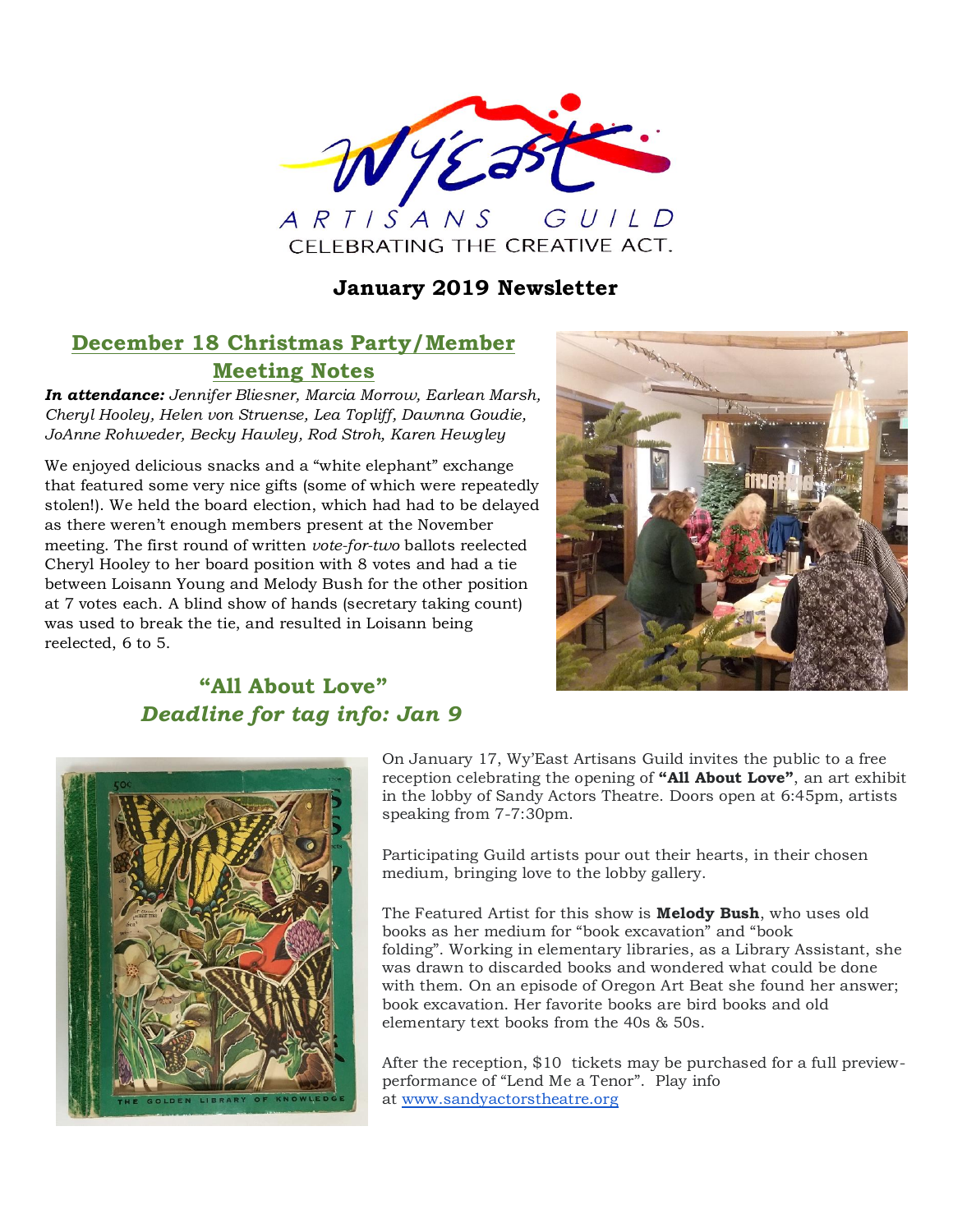The exhibit hangs for the duration of the play, January 17 through February 10 and may be viewed during theater hours. The theater is located at 39181 Pioneer Blvd, in Sandy, behind the ACE Hardware.

#### **Reminder: All Guild members may attend and bring one guest for free. (Additional guests pay \$10 for tickets)**

Please send Marcia Morrow your tag info by **January 9.** Art hangs on **January 15 at 10 am.** Take down will be **February 10**- time to be determined later. Marcia will send out a reminder.

*Required Tag Info:* Name of art Medium Size Price

## **2019 SAT Season**

#### **Art show themes for Sandy Actors Theatre**

Play: Fuddy Meers Art Show: "Memory Book" (Featured Artist PR deadline: Feb 1)

Play: Other People's Money **Art Show: "Shades of Green"** (Featured Artist PR deadline: April 1)

*SAT prefers that we not exhibit alcohol-related artwork, or nudity that would be inappropriate for children. SAT does not insure the artwork. Donations made at the art show receptions go to WAG.*

## **WANTED: New Guild Secretary**

As of June, Dawnna Goudie is retiring from the position of secretary. She is happy to help mentor whoever takes over the job. The secretary's duties are, in brief: (1) Take notes at all member and board meetings, (2) make sure Guild notices (such as day/times of meetings) are sent out on time, (3) keep the Guild's corporate records, (4) fill in for the president and/or vice president in their absence, and (5) conduct all correspondence of the Guild.



### **Member News**

**Loisann Young** sold a painting at the Winter Show at AntFarm Café and Bakery.

# **WAG 2019 Calendar**

To add or revise items on the calendar, please contact Dawnna Goudie

| <b>DATE</b>       | <b>WHAT</b>           | <b>WHERE</b> | <b>WHEN</b>      | <b>DETAILS</b>                        | <b>CONTACT</b> |
|-------------------|-----------------------|--------------|------------------|---------------------------------------|----------------|
| Jan 9             | Deadline for "All     |              |                  |                                       | Marcia Morrow  |
|                   | About Love" tag info  |              |                  |                                       |                |
| Jan 10            | Youth Art Class       | Sandy Public | $4 - 5:30$       | 3D paper art. Set-up begins 3:30.     | Dawnna Goudie  |
|                   |                       | Library      | pm               |                                       |                |
| Jan 15            | "All About Love"      | Sandy Actors | 10 <sub>am</sub> |                                       | Marcia Morrow  |
|                   | hanging               | Theatre      |                  |                                       |                |
| <b>Jan 15</b>     | <b>Member Meeting</b> | AntFarm      | $6:30$ pm        | <b>Carrie Moore from Carrie</b>       |                |
|                   |                       |              |                  | Moore Studios in Oregon City,         |                |
|                   |                       |              |                  | speaking on mixed-media, etc.         |                |
| Jan <sub>17</sub> | Youth Art Class       | Sandy Public | $4 - 5:30$       | Australian Aboriginal dot art. Set-up | Dawnna Goudie  |
|                   |                       | Library      | pm               | begins $3:30$ .                       |                |
| Jan <sub>17</sub> | "All About Love"      | Sandy Actors | $6:45$ pm        |                                       | Marcia Morrow  |
|                   | reception             | Theatre      |                  |                                       |                |